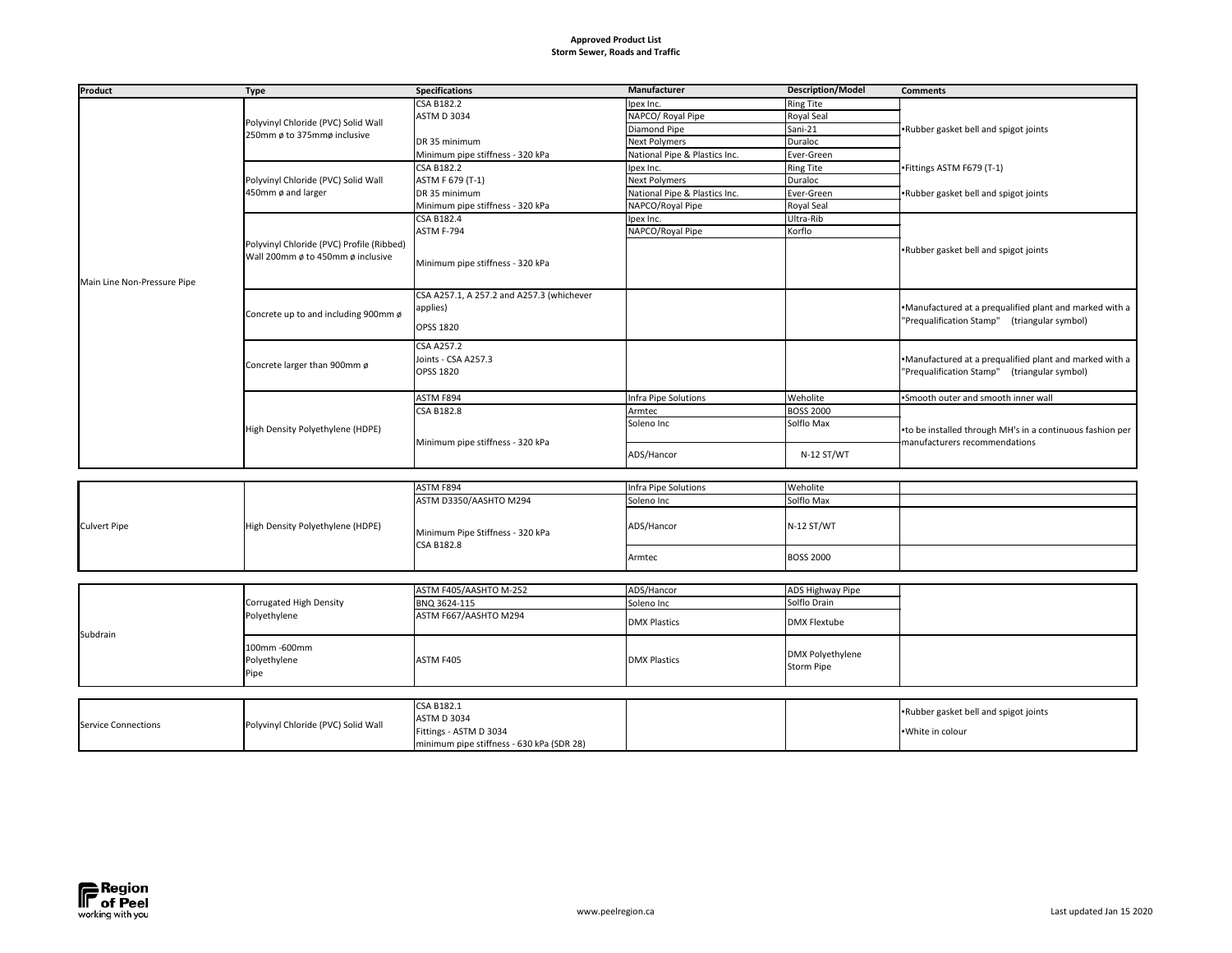## **Approved Product List Storm Sewer, Roads and Traffic**

| <b>Manufacturer</b>           | <b>Description/Model</b> | <b>Comments</b>                                   |
|-------------------------------|--------------------------|---------------------------------------------------|
|                               |                          |                                                   |
| Rollee                        | <b>Kwik Coupling</b>     |                                                   |
|                               | Adjustable Repair        |                                                   |
| Mission Rubber Co.            | <b>Couplings (ARC)</b>   |                                                   |
| Preper-PLS                    | Preper                   |                                                   |
|                               |                          |                                                   |
| Rollee                        | <b>Kwik Coupling</b>     |                                                   |
| Mission Rubber Co.            | Flex-Seal - ARC          |                                                   |
| Cambridge Brass               | Series 425               |                                                   |
| Romac Industries              | <b>SS Repair Clamp</b>   |                                                   |
|                               |                          |                                                   |
| Con Cast Pipe                 |                          | ·Includes precast drop structure                  |
|                               |                          |                                                   |
| M Con Pipe & Products         |                          |                                                   |
| Forterra Pipe                 |                          |                                                   |
|                               |                          |                                                   |
| Munro Concrete Products       |                          |                                                   |
| Con Cast Pipe                 |                          | -for 200mm and 250mm inlet and outlet pipes only. |
|                               |                          |                                                   |
| Con Cast Pipe                 |                          |                                                   |
| Forterra Pipe                 |                          |                                                   |
| Munro Concrete Products       |                          |                                                   |
|                               |                          |                                                   |
| EJ                            |                          |                                                   |
| <b>Bibby Ste. Croix</b>       |                          |                                                   |
| Sigma Corp.                   |                          |                                                   |
| Conqueror BMI                 |                          |                                                   |
| R.B. Agarwalla                |                          |                                                   |
| Conqueror BMI                 |                          |                                                   |
| <b>Bibby Ste. Croix</b>       |                          |                                                   |
| Cedar Infrastructure Products |                          |                                                   |
| EJ                            |                          |                                                   |
|                               |                          |                                                   |
| R.B. Agarwalla                |                          |                                                   |
| Conqueror BMI                 |                          |                                                   |
| Domcast                       |                          |                                                   |
| EJ                            |                          |                                                   |
| <b>Star Pipe</b>              |                          |                                                   |
| <b>Bibby Ste. Croix</b>       |                          |                                                   |
| R.B. Agarwalla                |                          |                                                   |
| Conqueror BMI                 |                          |                                                   |
| EJ.                           |                          |                                                   |
| <b>Star Pipe</b>              |                          |                                                   |
| <b>Bibby Ste. Croix</b>       |                          |                                                   |
|                               |                          |                                                   |
| Munro                         |                          |                                                   |
| Forterra Pipe                 | Moduloc                  |                                                   |
| Ken Taylor Industries         | <b>Structure Shims</b>   |                                                   |
| Ipex                          | Lifesaver                |                                                   |
|                               |                          |                                                   |

| Product                          | <b>Type</b>         | <b>Specifications</b>         | Manufacturer                   | <b>Description/Model</b> | <b>Comments</b>                                   |
|----------------------------------|---------------------|-------------------------------|--------------------------------|--------------------------|---------------------------------------------------|
|                                  |                     |                               |                                |                          |                                                   |
|                                  |                     |                               | Rollee                         | <b>Kwik Coupling</b>     |                                                   |
| <b>Adaptor Couplings</b>         |                     |                               | Mission Rubber Co.             | Adjustable Repair        |                                                   |
|                                  |                     |                               |                                | Couplings (ARC)          |                                                   |
|                                  |                     |                               | Preper-PLS                     | Preper                   |                                                   |
|                                  |                     |                               |                                |                          |                                                   |
|                                  |                     | <b>CSA B 602</b>              | Rollee                         | <b>Kwik Coupling</b>     |                                                   |
| <b>Repair Clamps</b>             |                     |                               | Mission Rubber Co.             | Flex-Seal - ARC          |                                                   |
|                                  |                     |                               | Cambridge Brass                | Series 425               |                                                   |
|                                  |                     |                               | Romac Industries               | <b>SS Repair Clamp</b>   |                                                   |
|                                  |                     |                               |                                |                          |                                                   |
|                                  |                     |                               | Con Cast Pipe                  |                          | ·Includes precast drop structure                  |
|                                  |                     | <b>CSA A257.4</b>             |                                |                          |                                                   |
| Precast Maintenance Hole and     | Concrete            |                               | M Con Pipe & Products          |                          |                                                   |
| Components                       |                     | ASTM C-478                    | Forterra Pipe                  |                          |                                                   |
|                                  |                     | <b>OPSS 1351</b>              |                                |                          |                                                   |
|                                  |                     |                               | Munro Concrete Products        |                          |                                                   |
|                                  | Pre-Benched         | same as Concrete              | Con Cast Pipe                  |                          | .for 200mm and 250mm inlet and outlet pipes only. |
|                                  |                     | <b>OPSS 1351</b>              |                                |                          |                                                   |
| <b>Precast Catch Basins</b>      | Concrete            |                               | Con Cast Pipe<br>Forterra Pipe |                          |                                                   |
|                                  |                     | OPSD 702.040                  | Munro Concrete Products        |                          |                                                   |
|                                  |                     |                               |                                |                          |                                                   |
|                                  |                     |                               | EJ                             |                          |                                                   |
|                                  | Standard            |                               | Bibby Ste. Croix               |                          |                                                   |
|                                  |                     |                               | Sigma Corp.                    |                          |                                                   |
|                                  |                     | OPSD 401.01 - Type A, no lugs | <b>Conqueror BMI</b>           |                          |                                                   |
| Maintenance Hole Frame and Cover |                     |                               | R.B. Agarwalla                 |                          |                                                   |
|                                  |                     |                               | Conqueror BMI                  |                          |                                                   |
|                                  |                     | OPSD 401.03, no lugs          | <b>Bibby Ste. Croix</b>        |                          |                                                   |
|                                  |                     |                               | Cedar Infrastructure Products  |                          |                                                   |
|                                  |                     |                               | EJ                             |                          |                                                   |
|                                  |                     |                               |                                |                          |                                                   |
|                                  | Curb Inlet          |                               | R.B. Agarwalla                 |                          |                                                   |
|                                  |                     |                               | Conqueror BMI                  |                          |                                                   |
|                                  |                     | OPSD 400.082                  | Domcast                        |                          |                                                   |
|                                  |                     |                               | lEJ.                           |                          |                                                   |
|                                  |                     |                               | <b>Star Pipe</b>               |                          |                                                   |
| Catch Basin Frame and Cover      |                     |                               | <b>Bibby Ste. Croix</b>        |                          |                                                   |
|                                  |                     |                               | R.B. Agarwalla                 |                          |                                                   |
|                                  |                     | OPSD 400.100                  | Conqueror BMI                  |                          |                                                   |
|                                  | Perforated Openings |                               | EJ                             |                          |                                                   |
|                                  |                     |                               | <b>Star Pipe</b>               |                          |                                                   |
|                                  |                     |                               | <b>Bibby Ste. Croix</b>        |                          |                                                   |
|                                  |                     |                               |                                |                          |                                                   |
|                                  | Pre-Cast Concrete   | OPSS 1853                     | Munro                          |                          |                                                   |
|                                  |                     |                               | Forterra Pipe                  | Moduloc                  |                                                   |

|                                                          | <b>Pre-Cast Concrete</b> | <b>OPSS 1853</b> | <b>HVIUHIO</b><br>Forterra Pipe | Moduloc   |
|----------------------------------------------------------|--------------------------|------------------|---------------------------------|-----------|
| Maintenance Hole / Catch Basin<br><b>Adjusment Units</b> | <b>Shims</b>             | <b>HDPE</b>      | Ken Taylor Industries           | Structur  |
|                                                          | Polyethylene             | OPSD 704.011     | Ipex                            | Lifesaver |